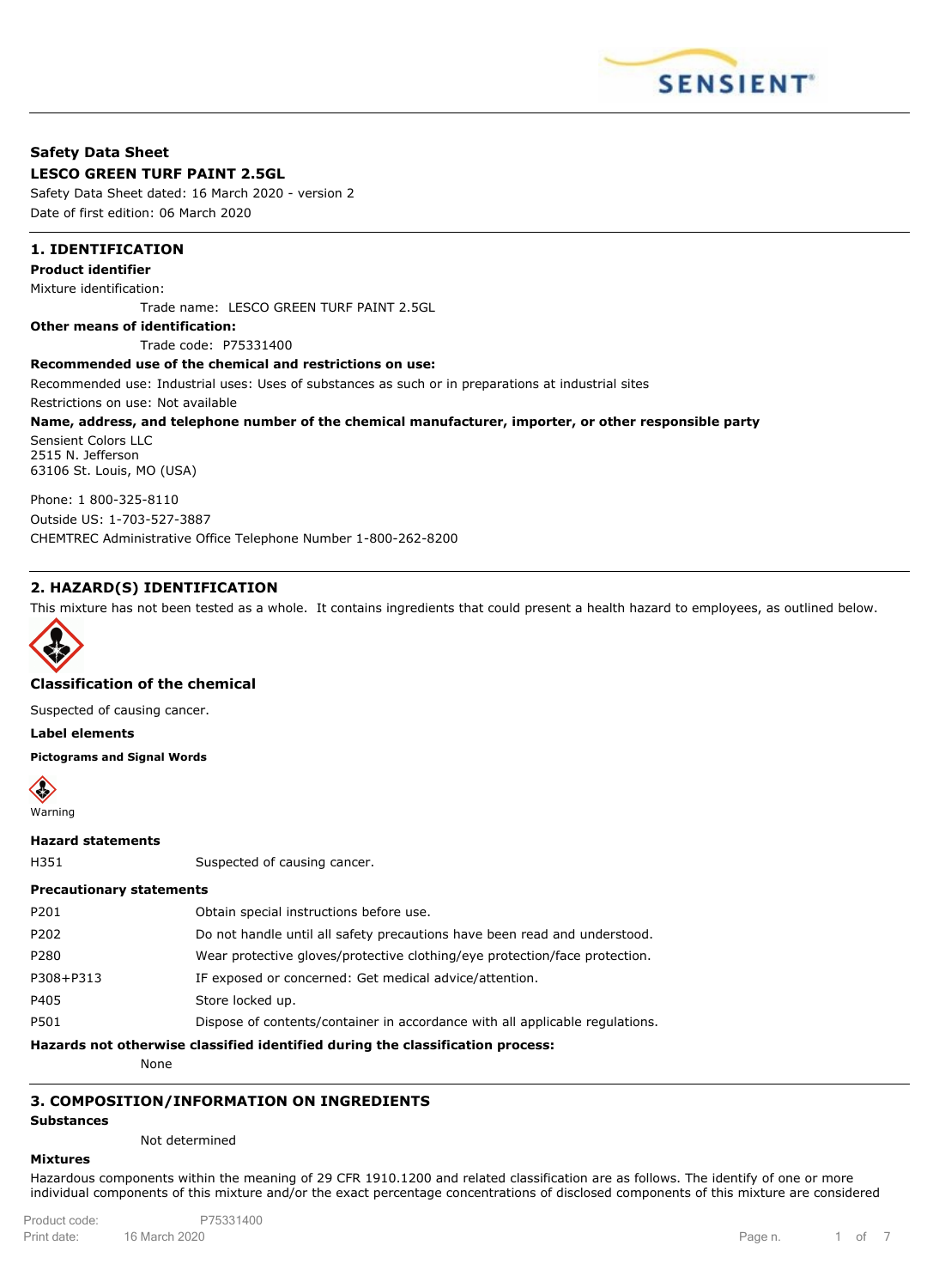proprietary information and are being withheld as trade secret information pursuant to 29 CFR 1910.1200(i).

|         | List of components  |                                |  |
|---------|---------------------|--------------------------------|--|
| Qty     | <b>Name</b>         | Ident. Numb.                   |  |
| $< 1\%$ | <b>CARBON BLACK</b> | CAS: 7440-44-0<br>EC:231-153-3 |  |

The actual concentration of the components listed above is withheld as a trade secret.

### **4. FIRST AID MEASURES**

### **Description of first aid measures**

In case of skin contact:

Immediately take off all contaminated clothing.

Areas of the body that have - or are only even suspected of having - come into contact with the product must be rinsed immediately with plenty of running water and possibly with soap.

Wash thoroughly the body (shower or bath).

Remove contaminated clothing immediatley and dispose off safely.

In case of eyes contact:

Wash immediately with water.

In case of Ingestion:

Do not induce vomiting, get medical attention showing the SDS and label hazardous.

In case of Inhalation:

Remove casualty to fresh air and keep warm and at rest.

### **Most important symptoms/effects, acute and delayed**

Not determined

#### **Indication of any immediate medical attention and special treatment needed**

In case of accident or unwellness, seek medical advice immediately (show directions for use or safety data sheet if possible).

### **5. FIRE-FIGHTING MEASURES**

### **Extinguishing media**

Suitable extinguishing media:

Carbon dioxide (CO2).

### **Unsuitable extinguishing media:**

None in particular.

### **Specific hazards arising from the chemical**

Do not inhale explosion or combustion gases.

Burning produces heavy smoke.

Hazardous combustion products: Not determined

Explosive properties: Not Relevant (UN Test 3(a)ii BAM Fallhammer)

Oxidizing properties: Not Relevant (Oxidizing Liquids Test Chamber)

### **Special protective equipment and precautions for fire-fighters**

Use suitable breathing apparatus .

Collect contaminated fire extinguishing water. Do not discharge into drains.

Move undamaged containers from immediate hazard area but only if it can be done safely.

### **6. ACCIDENTAL RELEASE MEASURES**

### **Personal precautions, protective equipment and emergency procedures**

Wear personal protection equipment.

Remove persons to safety.

See protective measures under point 7 and 8.

### **Methods and material for containment and cleaning up**

Suitable material for taking up: absorbing material, organic, sand Wash with plenty of water.

# **7. HANDLING AND STORAGE**

# **Precautions for safe handling**

Avoid contact with skin and eyes, inhaltion of vapours and mists. Exercise the greatest care when handling or opening the container. Don't use empty container before they have been cleaned. Before making transfer operations, assure that there aren't any incompatible material residuals in the containers. Contamined clothing should be changed before entering eating areas. Do not eat or drink while working.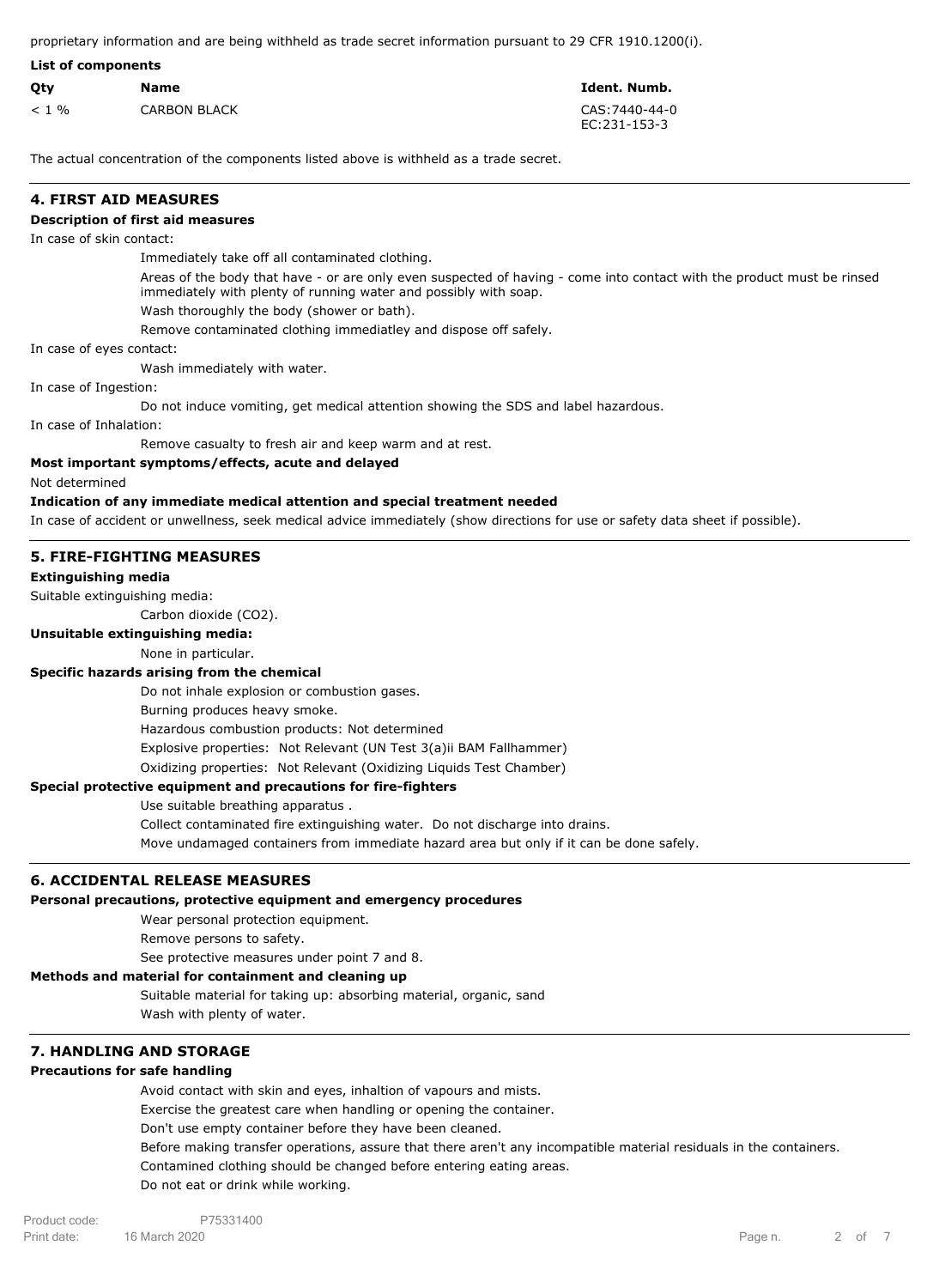#### See also section 8 for recommended protective equipment.

# **Conditions for safe storage, including any incompatibilities**

Keep from freezing. Store in tightly closed containers in cool, dry location. Use adequate ventilation.

Incompatible materials:

None in particular.

Instructions regarding storage premises:

Adequately ventilated premises.

### **8. EXPOSURE CONTROLS/PERSONAL PROTECTION**

### **Control parameters**

#### **Community Occupational Exposure Limits (OEL)**

| Component                                        | <b>OEL Type</b> | Country | Long Term<br>mq/m3 | <b>Long Term</b><br>ppm | <b>Short Term</b><br>mq/m3 | <b>Short Term</b><br>ppm | <b>Behaviour</b> |
|--------------------------------------------------|-----------------|---------|--------------------|-------------------------|----------------------------|--------------------------|------------------|
| <b>CARBON BLACK</b>                              | ACGIH           |         | د                  |                         |                            |                          |                  |
|                                                  | ACGIH           |         |                    |                         |                            |                          |                  |
|                                                  | ACGIH           |         |                    |                         |                            |                          |                  |
| Appropriate engineering controls: Not determined |                 |         |                    |                         |                            |                          |                  |

**Individual protection measures**

#### Eye protection:

Use close fitting safety goggles, don't use eye lens.

### Protection for skin:

Use clothing that provides comprehensive protection to the skin, e.g. cotton, rubber, PVC or viton.

#### Protection for hands:

Use protective gloves that provides comprehensive protection, e.g. P.V.C., neoprene or rubber.

### **9. PHYSICAL AND CHEMICAL PROPERTIES**

# **Information on basic physical and chemical properties**

| i basic priysical and chemical properties                                                         |
|---------------------------------------------------------------------------------------------------|
| Physical State: Liguid                                                                            |
| Appearance and colour: Liquid, Green (Visual)                                                     |
| Odour: Characteristic (Organoleptic)                                                              |
| Odour threshold: Not determined (Organoleptic)                                                    |
| pH: 8.02 (pH meter)                                                                               |
| Melting point / freezing point: Not determined                                                    |
| Initial boiling point and boiling range: Not determined (OECD GUIDELINE 103)                      |
| Flash point: Not determined (Pensky-Martens Closed Cup Test (ASTM D93))                           |
| Evaporation rate: Not determined (Shell Thin-Film Evaporometer ASTM D3539 - 87(2004))             |
| Upper/lower flammability or explosive limits: Not determined (ASTM E681-09)                       |
| Vapour density: Not determined (Calculation)                                                      |
| Vapour pressure: Not determined (ASTM D5190 - 07 for Petroleum Products)                          |
| Relative density: 8.50 lbm/gal (OECD GUIDELINE 109)                                               |
| Solubility in water: Not determined (OECD GUIDELINE 105)                                          |
| Solubility in oil: Not determined (OECD GUIDELINE 105)                                            |
| Partition coefficient (n-octanol/water): Not determined (OECD GUIDELINE 123 Slow-Stirring Method) |
| Auto-ignition temperature: Not determined (ASTM E659 Method for Liquid Chemicals.)                |
| Decomposition temperature: Not determined (Time Pressure Test Vessel)                             |
| Viscosity: Not determined (OECD GUIDELINE 114)                                                    |
| Explosive properties: Not determined (UN Test 3(a)ii BAM Fallhammer)                              |
| Oxidizing properties: Not determined (Oxidizing Liquids Test Chamber)                             |
| Solid/gas flammability: Not determined (ASTM Method E681-94.)                                     |
| tion                                                                                              |
| Substance Groups relevant properties Not determined                                               |
|                                                                                                   |

**Other informat** 

Miscibility: Not determined Fat Solubility: Not determined Conductivity: Not determined (Conductivity meter)

# **10. STABILITY AND REACTIVITY**

#### **Reactivity**

Stable under normal conditions

# **Chemical stability**

Data not Available.

Print date: The March 2020 Controller and the Second Prince of the Page n. The Page n. Only 1 and 2020 Controller Product code: P75331400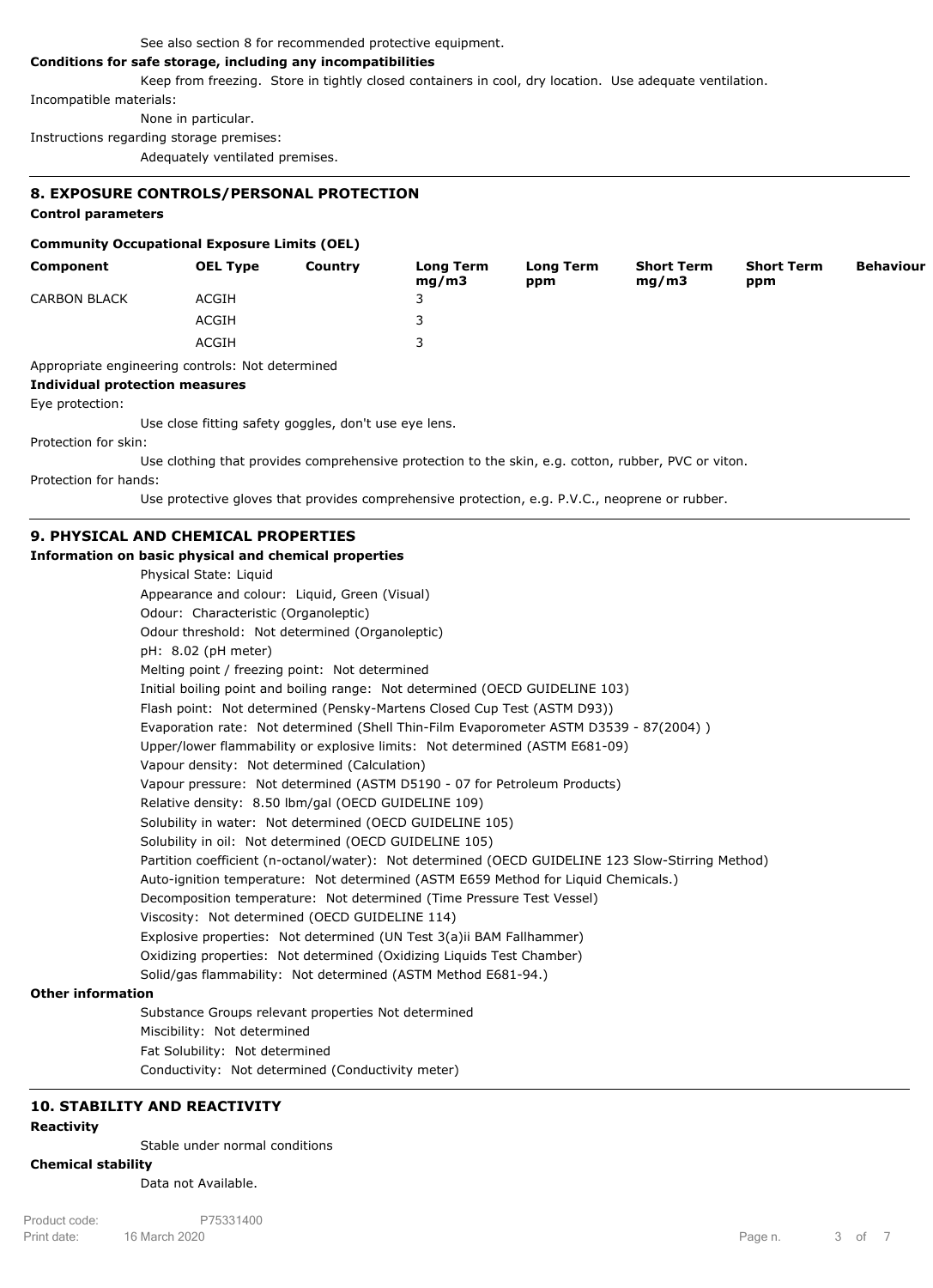| <b>Possibility of hazardous reactions</b>            |                                                                                         |                                                                                                                      |  |  |
|------------------------------------------------------|-----------------------------------------------------------------------------------------|----------------------------------------------------------------------------------------------------------------------|--|--|
| None.                                                |                                                                                         |                                                                                                                      |  |  |
| <b>Conditions to avoid</b>                           |                                                                                         |                                                                                                                      |  |  |
|                                                      | Stable under normal conditions.                                                         |                                                                                                                      |  |  |
| <b>Incompatible materials</b>                        |                                                                                         |                                                                                                                      |  |  |
|                                                      | None in particular.                                                                     |                                                                                                                      |  |  |
| <b>Hazardous decomposition products</b>              |                                                                                         |                                                                                                                      |  |  |
| None.                                                |                                                                                         |                                                                                                                      |  |  |
| <b>11. TOXICOLOGICAL INFORMATION</b>                 |                                                                                         |                                                                                                                      |  |  |
| <b>Information on toxicological effects</b>          |                                                                                         |                                                                                                                      |  |  |
|                                                      | Toxicological information on main components of the mixture:                            |                                                                                                                      |  |  |
| <b>CARBON BLACK</b>                                  | a) acute toxicity                                                                       | LD50 Oral Rat $> 15400$ mg/kg                                                                                        |  |  |
|                                                      |                                                                                         | LD50 Oral Rat $> 10000$ mg/kg                                                                                        |  |  |
|                                                      |                                                                                         | b) skin corrosion/irritation Skin Irritant Rabbit No                                                                 |  |  |
|                                                      | c) serious eye<br>damage/irritation                                                     | Eye Irritant Rabbit No                                                                                               |  |  |
|                                                      |                                                                                         |                                                                                                                      |  |  |
|                                                      |                                                                                         | If not differently specified, the information required in the regulation and listed below must be considered as N.A. |  |  |
|                                                      | a) acute toxicity                                                                       |                                                                                                                      |  |  |
|                                                      | b) skin corrosion/irritation                                                            |                                                                                                                      |  |  |
|                                                      | c) serious eye damage/irritation                                                        |                                                                                                                      |  |  |
|                                                      | d) respiratory or skin sensitisation                                                    |                                                                                                                      |  |  |
|                                                      | e) germ cell mutagenicity                                                               |                                                                                                                      |  |  |
|                                                      | f) carcinogenicity                                                                      |                                                                                                                      |  |  |
|                                                      | g) reproductive toxicity                                                                |                                                                                                                      |  |  |
|                                                      | h) STOT-single exposure                                                                 |                                                                                                                      |  |  |
|                                                      | i) STOT-repeated exposure                                                               |                                                                                                                      |  |  |
|                                                      | j) aspiration hazard                                                                    |                                                                                                                      |  |  |
|                                                      | Substance(s) listed on the IARC Monographs:                                             |                                                                                                                      |  |  |
|                                                      | <b>CARBON BLACK</b>                                                                     | Group 2B                                                                                                             |  |  |
|                                                      | Substance(s) listed as OSHA Carcinogen(s):                                              |                                                                                                                      |  |  |
|                                                      | <b>CARBON BLACK</b>                                                                     |                                                                                                                      |  |  |
|                                                      | Substance(s) listed as NIOSH Carcinogen(s):                                             |                                                                                                                      |  |  |
|                                                      | <b>CARBON BLACK</b>                                                                     |                                                                                                                      |  |  |
|                                                      | Substance(s) listed on the NTP report on Carcinogens:                                   |                                                                                                                      |  |  |
|                                                      | None                                                                                    |                                                                                                                      |  |  |
| <b>12. ECOLOGICAL INFORMATION</b><br><b>Toxicity</b> |                                                                                         |                                                                                                                      |  |  |
| <b>Persistence and degradability</b>                 | Adopt good working practices, so that the product is not released into the environment. |                                                                                                                      |  |  |
| Component                                            | Persitence/Degradabili                                                                  |                                                                                                                      |  |  |

| component    | <b>T</b> craftchce/begraudb |  |  |
|--------------|-----------------------------|--|--|
|              | tv:                         |  |  |
| CARBON BLACK | Not persistent and          |  |  |
|              | Biodegradable               |  |  |

# **Bioaccumulative potential**

Not Available

# **Mobility in soil**

Not Available

### **Other adverse effects**

Not determined

# **13. DISPOSAL CONSIDERATIONS**

**Waste treatment methods** Product code: P75331400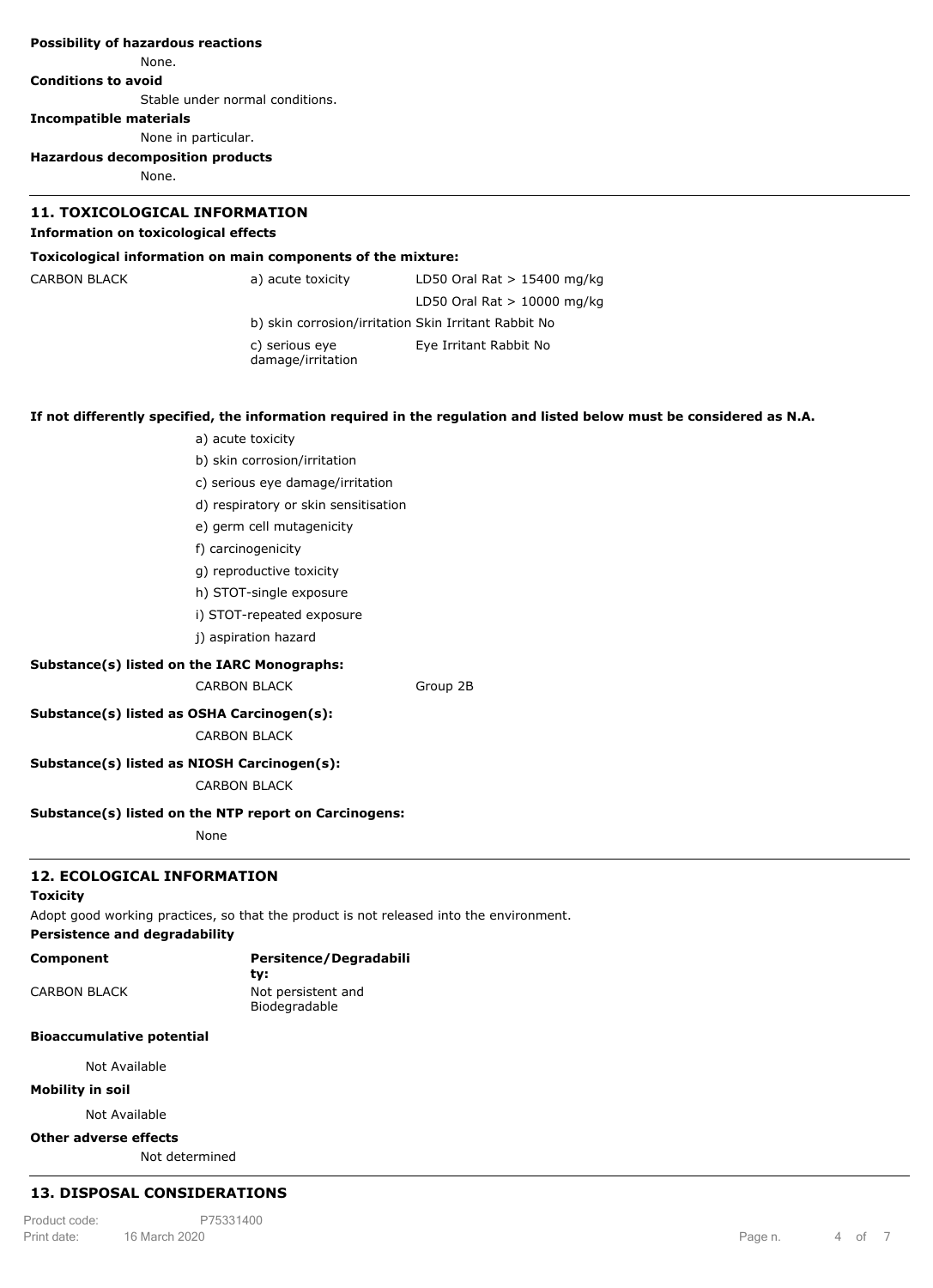### **Waste treatment methods**

Any disposal practice must be in compliance with local, state and federal laws and regulations (contact local or state environmental agency for specific rules). Do not dump into sewers, any body of water or onto the ground.

Recover, if possible. Send to authorised disposal plants or for incineration under controlled conditions. In so doing, comply with the local and national regulations currently in force.

|                                   | <b>14. TRANSPORT INFORMATION</b>                                        |
|-----------------------------------|-------------------------------------------------------------------------|
| <b>UN number</b>                  |                                                                         |
|                                   | ADR-UN number: N/A Not Available                                        |
|                                   | DOT-UN Number: Not Available                                            |
|                                   | IATA-Un number: Not Available                                           |
|                                   | IMDG-Un number: Not Available                                           |
| UN proper shipping name           |                                                                         |
|                                   | ADR-Shipping Name: N/A                                                  |
|                                   | DOT Proper Shipping Name: N/A                                           |
|                                   | IATA-Technical name: N/A                                                |
|                                   | IMDG-Technical name: N/A                                                |
| <b>Transport hazard class(es)</b> |                                                                         |
|                                   | ADR-Class: N/A                                                          |
|                                   | DOT Hazard Class: N/A                                                   |
|                                   | IATA-Class: N/A                                                         |
|                                   | IMDG-Class: N/A                                                         |
| <b>Packing group</b>              |                                                                         |
|                                   | ADR-Packing Group: N/A                                                  |
|                                   | ADR exempt: N/A                                                         |
|                                   | IATA-Packing group: N/A                                                 |
|                                   | IMDG-Packing group: N/A                                                 |
| <b>Environmental hazards</b>      |                                                                         |
|                                   | Marine pollutant: No                                                    |
|                                   | Environmental Pollutant: Not Available                                  |
|                                   | Transport in bulk according to Annex II of MARPOL73/78 and the IBC Code |
|                                   | Not Available                                                           |
| <b>Special precautions</b>        |                                                                         |
|                                   | Department of Transportation (DOT):                                     |
|                                   | DOT-Special Provision(s): N/A                                           |
|                                   | DOT Label(s): N/A                                                       |
|                                   | DOT Symbol: N/A                                                         |
|                                   | DOT Cargo Aircraft: N/A                                                 |
|                                   | DOT Passenger Aircraft: N/A                                             |
|                                   | DOT/TDG Bulk: N/A                                                       |
|                                   | DOT Non-Bulk: N/A                                                       |
|                                   |                                                                         |
| Road and Rail (ADR-RID):          |                                                                         |
|                                   | ADR-Label: N/A                                                          |
|                                   | ADR - Hazard identification number: N/A                                 |
|                                   | ADR-Transport category (Tunnel restriction code): N/A                   |
| Air (IATA) :                      |                                                                         |
|                                   | IATA-Passenger Aircraft: N/A                                            |
|                                   | IATA-Cargo Aircraft: N/A                                                |
|                                   | IATA-Label: N/A                                                         |
| IATA-Sub Risk:                    | IATA-Subsidiary hazards: N/A                                            |
|                                   | IATA-Erg: N/A                                                           |
|                                   | IATA-Special Provisioning: N/A                                          |
| Sea (IMDG):                       |                                                                         |
|                                   | IMDG-Stowage Code: N/A                                                  |
|                                   | IMDG-Stowage Note: N/A                                                  |
|                                   | IMDG-Subsidiary hazards: N/A                                            |
|                                   | IMDG-Special Provisioning: N/A                                          |
|                                   | IMDG-Page: N/A                                                          |
|                                   | IMDG-Label: N/A                                                         |
|                                   | IMDG-EMS: N/A                                                           |
|                                   | IMDG-MFAG: N/A                                                          |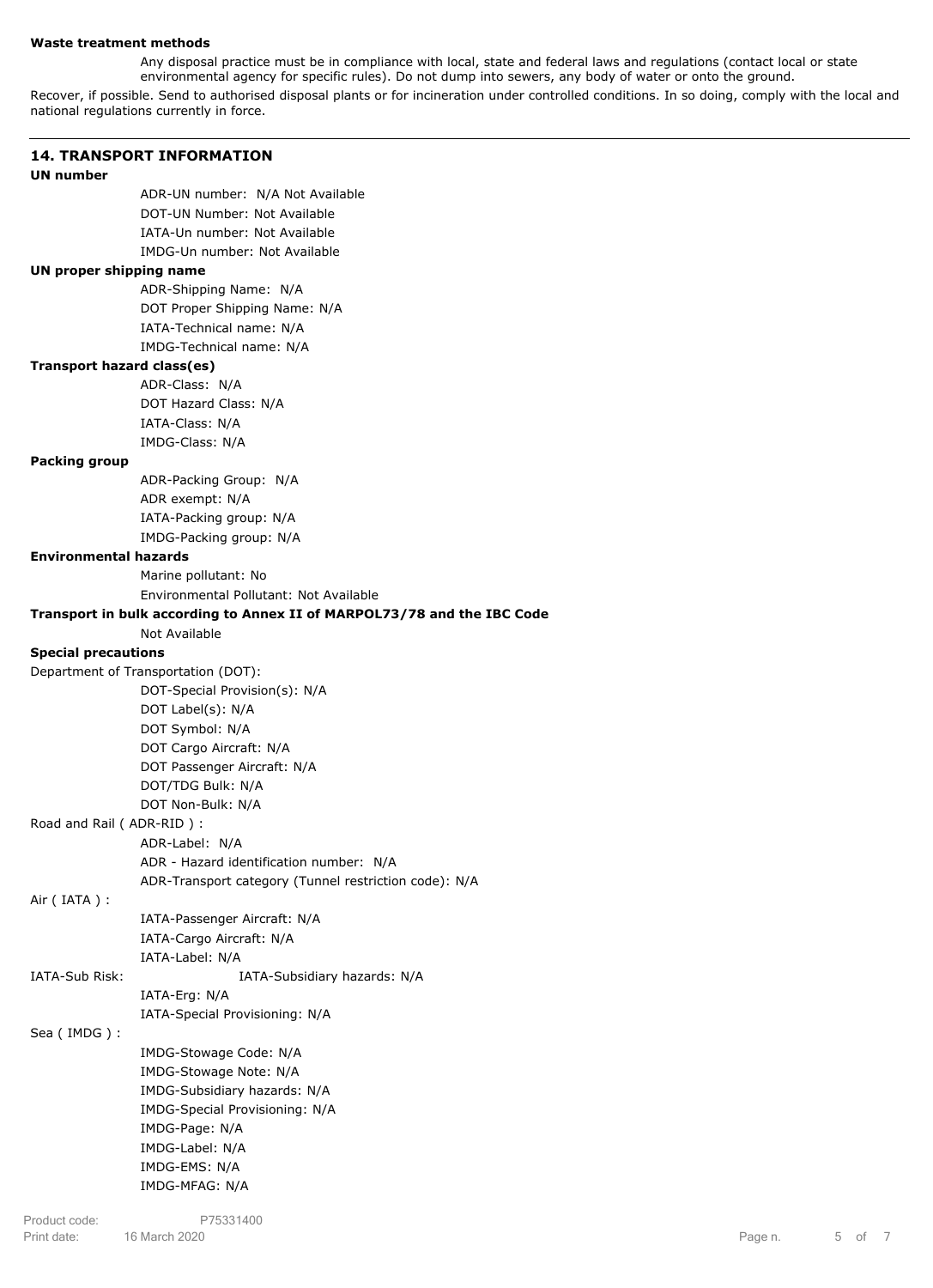# **15. REGULATORY INFORMATION**

L1. This product contains a chemical that is on the Proposition 65 list of chemicals known to the State of California to cause cancer (carbon black). However, a Proposition 65 warning is required for carbon black only when it is present in the form of airborne, unbound particles of respirable size (mass median aerodynamic diameter 10 microns or smaller). Per the State of California, exposure to carbon black for the purposes of Proposition 65 does not occur when it remains bound within a product matrix, such as rubber, ink or paint ( http://www.oehha.org/prop65/prop65\_list/files/22103not.pdf). Because the carbon black contained in this product is bound within a liquid dispersion matrix, a Proposition 65 warning is not applicable to this product in its supplied form. The customer is responsible for determining

whether its use of this product could result in exposure of any person(s) to airborne, unbound carbon black particles of respirable size and for providing any required Proposition 65 warning to any such person(s).

#### **USA - Federal regulations**

#### **TSCA - Toxic Substances Control Act**

#### **TSCA inventory:**

All chemical substances in this material are included on or are exempted from listing on the TSCA Chemical Substance Inventory.

#### **Section 313 - Toxic chemical list:**

no substances listed

#### **USA - State specific regulations**

#### **California Proposition 65**

### **Substance(s) listed under California Proposition 65:**

Carbon black Listed as carcinogen

### **CANADA:**

DSL-list (Canada)

This product has been classified in accordance with the hazard criteria of the Controlled Product Regulation (CPR) and this MSDS contains all the information required by the CPR.

### **16. OTHER INFORMATION**

# **Code Description**

H351 Suspected of causing cancer.

H351 H351.1

H373 May cause damage to organs through prolonged or repeated exposure .

Safety Data Sheet dated: 16 March 2020 - version 2

The data contained in this safety data sheet are based on our current knowledge and experience and describe the product only with regard to safety requirements. This safety data sheet does not constitute a product warranty or specification. It is the responsibility of the recipient of the product to ensure that applicable law is observed in the use of the product.

This SDS cancels and replaces any preceding release.

### **Legend to abbreviations and acronyms used in the safety data sheet:**

ADR: European Agreement concerning the International Carriage of Dangerous Goods by Road.

RID: Regulation Concerning the International Transport of Dangerous Goods by Rail.

IMDG: International Maritime Code for Dangerous Goods.

- IATA: International Air Transport Association.
- IATA-DGR: Dangerous Goods Regulation by the "International Air Transport Association" (IATA).

ICAO: International Civil Aviation Organization.

ICAO-TI: Technical Instructions by the "International Civil Aviation Organization" (ICAO).

GHS: Globally Harmonized System of Classification and Labeling of Chemicals.

CLP: Classification, Labeling, Packaging.

EINECS: European Inventory of Existing Commercial Chemical Substances.

INCI: International Nomenclature of Cosmetic Ingredients.

CAS: Chemical Abstracts Service (division of the American Chemical Society).

- GefStoffVO: Ordinance on Hazardous Substances, Germany.
- LC50: Lethal concentration, for 50 percent of test population.
- LD50: Lethal dose, for 50 percent of test population.
- DNEL: Derived No Effect Level.

PNEC: Predicted No Effect Concentration.

TLV: Threshold Limiting Value.

TWATLV: Threshold Limit Value for the Time Weighted Average 8 hour day. (ACGIH Standard).

STEL: Short Term Exposure limit.

STOT: Specific Target Organ Toxicity.